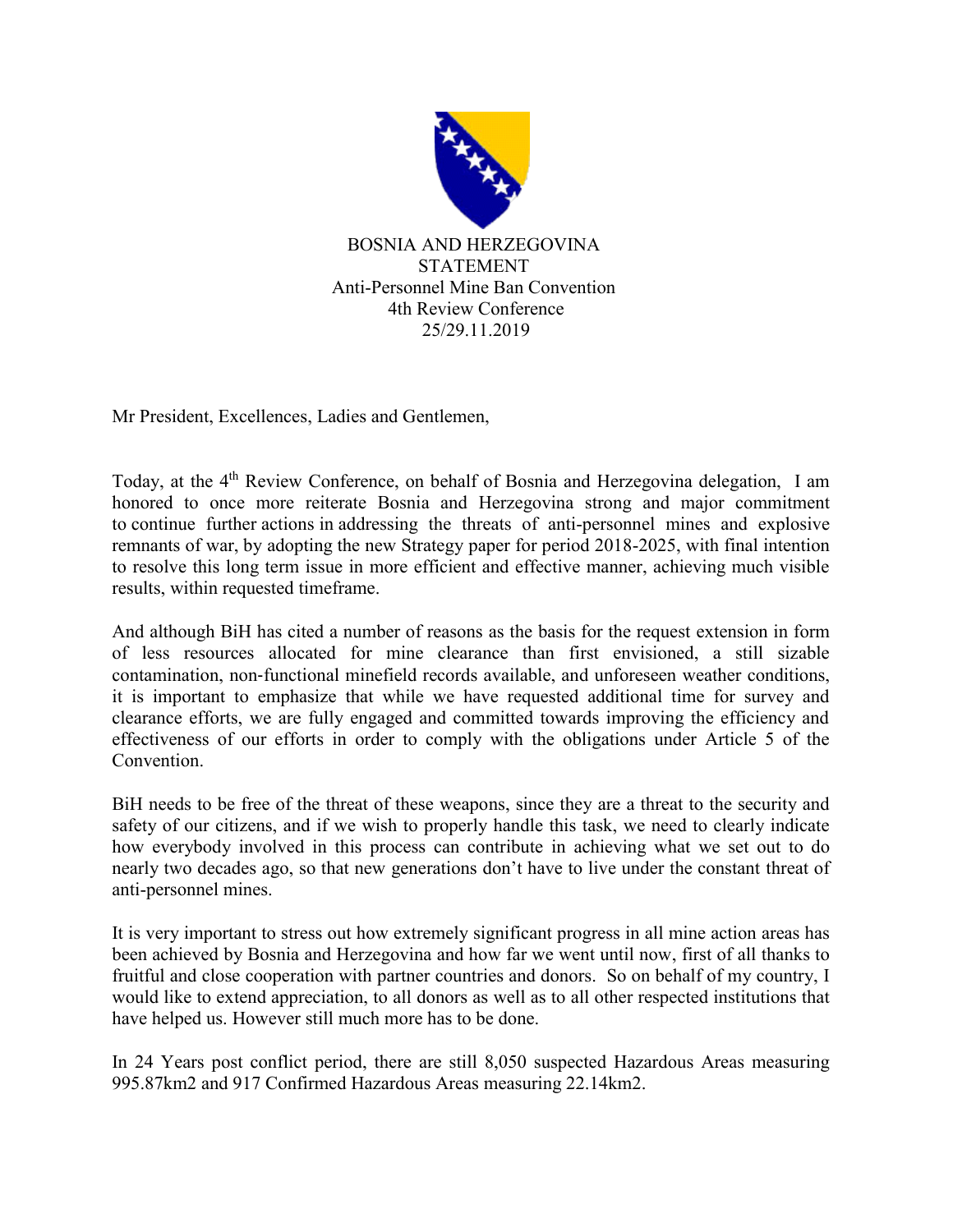Since Bosnia and Herzegovina last Article V Extension Request we succeeded to release 158.5 km2 in total, where we destroyed 8,992 AP mines and 9,992 of other Explosive Remnants of War.

As for the remaining number of confirmed hazardous or Suspected Hazardous Areas containing AP mines, it still remaining 1,018.00km2.

BHMAC in cooperation with UNDP and EU assistance is coordinating Project titled "Creation of Information system web platform for BHMAC", in course to construct a web based database available to all users of mine action programs.

Bearing in mind project demands, we are now in process to define and document workflow for the system implementation and presentation of data imported in IMSMA Core.

BHMAC is currently implementing project titled "General Assessment of Mine Suspected Areas in Bosnia and Herzegovina" financed by the European Union, which is implemented bz BHMAC, Armed Forces and non-governmental organization Norwegian People's Aid.

Project outcomes will be incorporated in Bosnia and Herzegovina final request for the extension according to Article V obligations.

In this year, unfortunately there were two demining accidents with 3 persons injured and 2 with fatal outcome. Nevertheless due to continuous mine risk education and marking activities, number of civilian victims is constantly reducing, since people are more informed and educated about the mine and UXO danger and how to avoid the potential risk. It is for us a moral obligation to continue to work to reduce the number of casualties and to assist landmine survivors, in particular since we are still facing serious challenges with our medical and rehabilitation facilities, as well as with the socio-economic reintegration. So we stay committed to strengthening our care, rehabilitation and alleviating mine victim suffering.

In past period, Bosnia and Herzegovina has received various types of the assistance and cooperation coming from large donor community, presenting major and essential infusion for the implementation of our strategic and operational goals. And whiles we are struggling to invest more in this process, I need to emphasize the importance of donor assistance and contribution in the upcoming period to reach the country free of landmines and other explosive remnants of war.

Final goal of all us here is a world free of mine, as a pillar of stability and peace. And if we continue to work together, my country along with others, has all the potential to be one of those who succeeded to achieve the fulfillment of the treaty obligations within the set deadlines.

Thank you.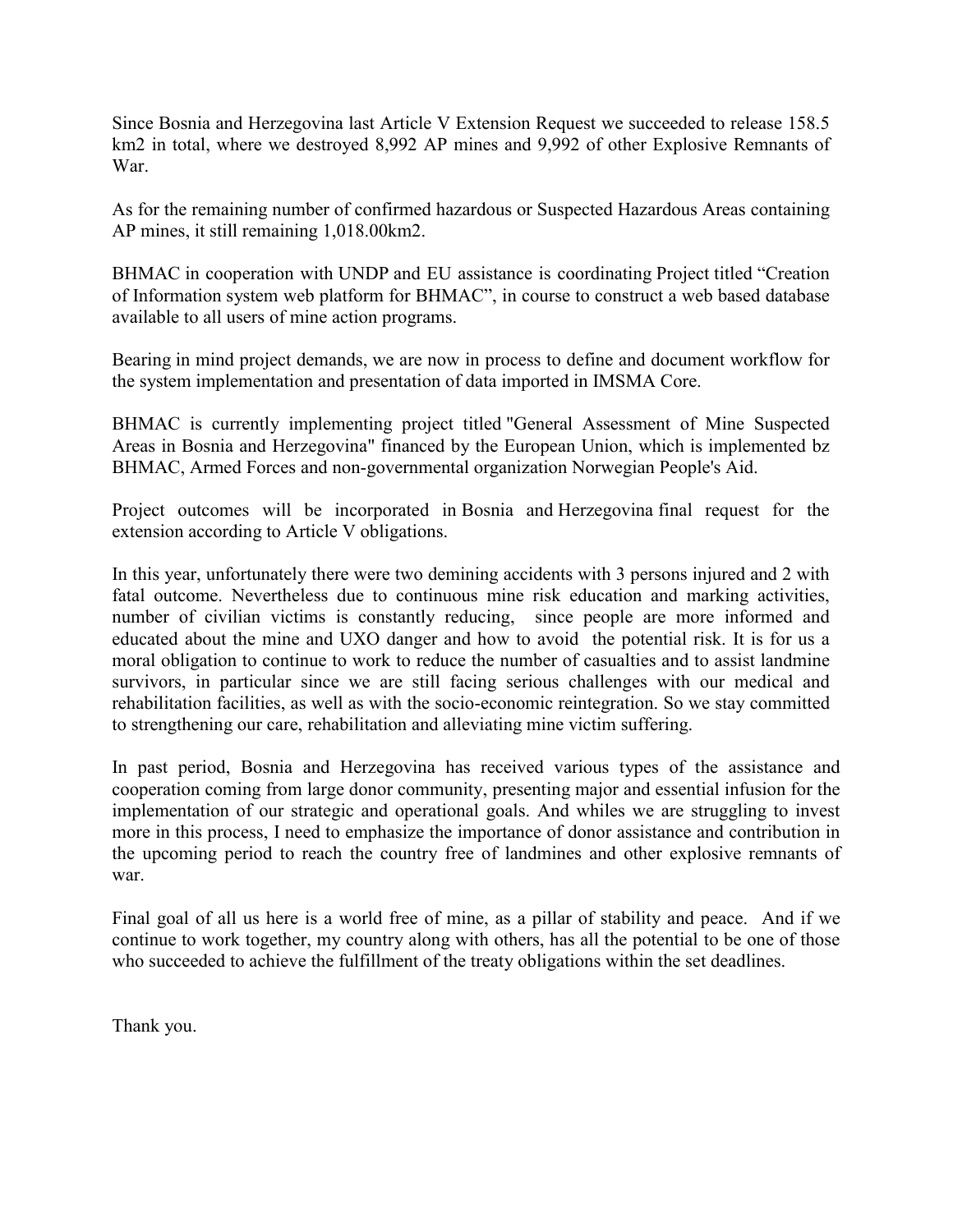

| <b>Progress Made Since Bosnia &amp; Hercegovina's</b><br><b>Last Artical 5 Extension Request</b> |                                 |                                                       |                                                     |                                                     |                                                            |                                                         |                                                                                             |                                                                 |
|--------------------------------------------------------------------------------------------------|---------------------------------|-------------------------------------------------------|-----------------------------------------------------|-----------------------------------------------------|------------------------------------------------------------|---------------------------------------------------------|---------------------------------------------------------------------------------------------|-----------------------------------------------------------------|
|                                                                                                  | <b>District</b>                 | <b>Area</b><br><b>Cancelled</b><br>(km <sup>2</sup> ) | <b>Area</b><br><b>Reduced</b><br>(km <sup>2</sup> ) | <b>Area</b><br><b>Cleared</b><br>(km <sup>2</sup> ) | <b>Total Land</b><br><b>Released</b><br>(km <sup>2</sup> ) | <b>Number of</b><br><b>AP Mines</b><br><b>Destroyed</b> | <b>Number of</b><br>other<br><b>Explosive</b><br><b>Remnants of</b><br><b>War Destroyed</b> | <b>Number of</b><br><b>SHA's &amp; CHA's</b><br><b>Released</b> |
| <b>Bosnia &amp; Hercegovina</b>                                                                  | <b>Distrikt</b><br><b>Brčko</b> | 0.33                                                  | 4.83                                                | 0.24                                                | 5.39                                                       | 483                                                     | 376                                                                                         | 92                                                              |
|                                                                                                  | <b>Federacija</b><br><b>BiH</b> | 83.65                                                 | 25.22                                               | 3.52                                                | 112.39                                                     | 6,723                                                   | 8,596                                                                                       | 870                                                             |
|                                                                                                  | <b>Republic of</b><br>Srpska    | 26.51                                                 | 12.37                                               | 1.84                                                | 40.72                                                      | 1.786                                                   | 1,020                                                                                       | 470                                                             |
|                                                                                                  | <b>Totals</b>                   | 110.48                                                | 42.42                                               | 5.60                                                | 158.5km2                                                   | 8,992                                                   | 9,992                                                                                       | 1,432                                                           |
|                                                                                                  | $BH$ MAC                        |                                                       |                                                     |                                                     |                                                            |                                                         |                                                                                             |                                                                 |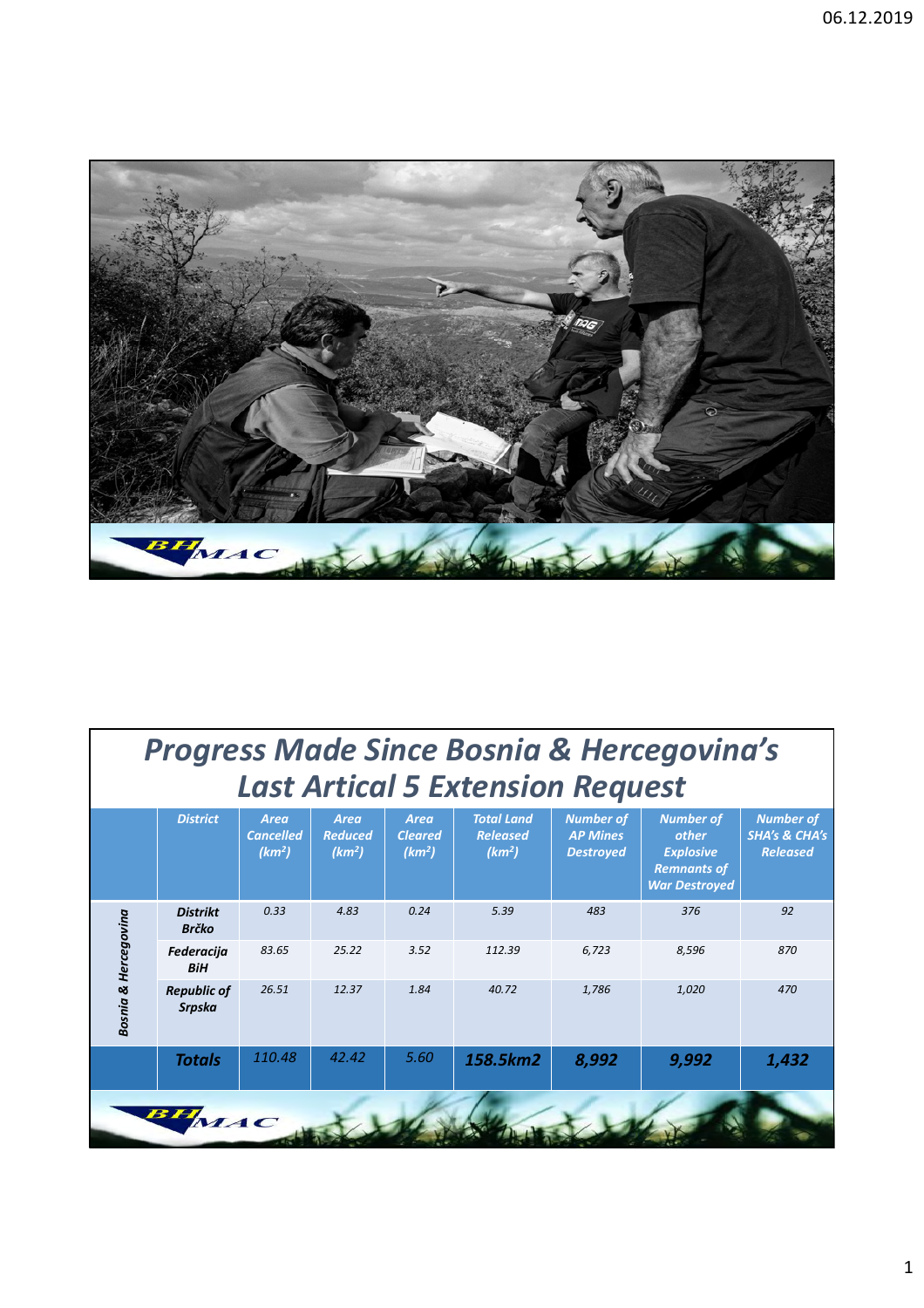

| <b>Remaining Number of Confirmed Hazardous or</b><br><b>Suspected Hazardous Areas</b> |                              |                                                                                       |                                                                                       |                                                                                                                    |                                                                                     |                                                                                       |                                                                                                                                  |
|---------------------------------------------------------------------------------------|------------------------------|---------------------------------------------------------------------------------------|---------------------------------------------------------------------------------------|--------------------------------------------------------------------------------------------------------------------|-------------------------------------------------------------------------------------|---------------------------------------------------------------------------------------|----------------------------------------------------------------------------------------------------------------------------------|
|                                                                                       | <b>District</b>              | <b>Number of</b><br><b>Areas</b><br><b>Confirmed</b><br>to Contain<br><b>AP Mines</b> | <b>Number of</b><br><b>Areas</b><br><b>Suspected</b><br>to Contain<br><b>AP Mines</b> | <b>Total Number</b><br>of Areas<br><b>Confirmed or</b><br><b>Suspected to</b><br><b>Contain AP</b><br><b>Mines</b> | <b>Size of Areas</b><br><b>Confirmed to</b><br><b>contain AP</b><br>Mines ( $km2$ ) | <b>Size of Areas</b><br><b>Suspected to</b><br>contain AP<br>Mines (km <sup>2</sup> ) | <b>Total</b><br><b>Confirmed</b><br><b>Areas or</b><br><b>Suspected</b><br><b>Areas to</b><br><b>Contain AP</b><br>Mines $(km2)$ |
| <b>Bosnia</b> and<br><b>Hercegovina</b>                                               | Distrikt Brčko               | 6                                                                                     | 144                                                                                   | 150                                                                                                                | 0.24                                                                                | 12.29                                                                                 | 12.53                                                                                                                            |
|                                                                                       | Federacija BiH               | 556                                                                                   | 5,105                                                                                 | 5,661                                                                                                              | 15.22                                                                               | 769.89                                                                                | 785.11                                                                                                                           |
|                                                                                       | <b>Republic of</b><br>Srpska | 355                                                                                   | 2,801                                                                                 | 3,156                                                                                                              | 6.67                                                                                | 213.69                                                                                | 220.36                                                                                                                           |
| <b>TOTALS</b>                                                                         | <b>BiH</b>                   | 917                                                                                   | 8,050                                                                                 | 8,967                                                                                                              | 22.14km2                                                                            | 995.87km2                                                                             | 1,018km2                                                                                                                         |
|                                                                                       | BHMAC                        |                                                                                       |                                                                                       |                                                                                                                    |                                                                                     |                                                                                       |                                                                                                                                  |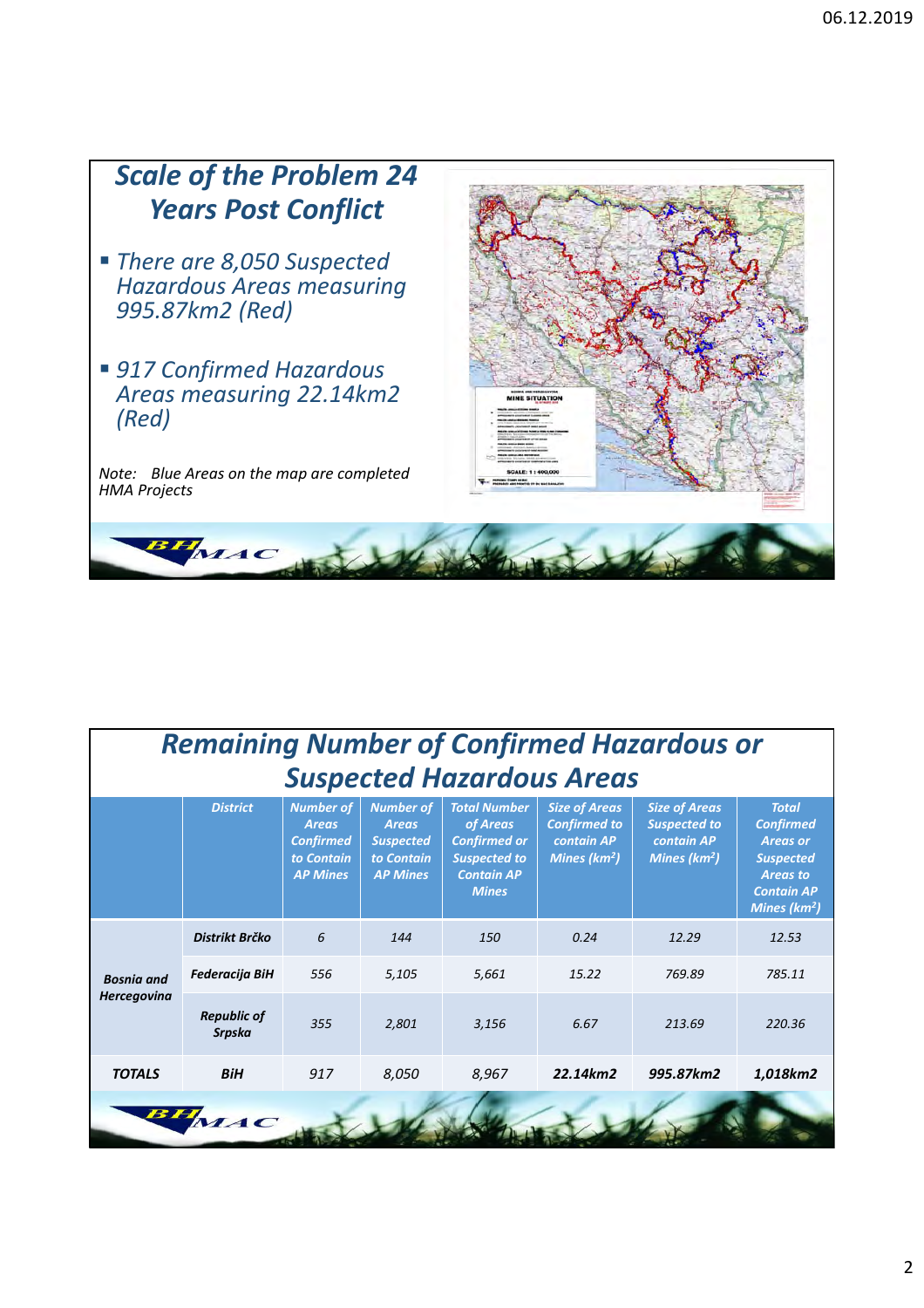| <b>Subject to Funding &amp; Deployable Operational Capacity</b><br><b>BHMAC's Projected Milestones</b> |                                                |          |                  |                                         |  |  |  |
|--------------------------------------------------------------------------------------------------------|------------------------------------------------|----------|------------------|-----------------------------------------|--|--|--|
| <b>Bosnia and Herzegovina</b>                                                                          |                                                |          |                  |                                         |  |  |  |
| 2020                                                                                                   | # of Land Release<br><b>Projects Completed</b> | 65       | 2024             | 65                                      |  |  |  |
|                                                                                                        | Area Remaining                                 | 823km2   |                  | 285km2                                  |  |  |  |
| 2021                                                                                                   | # of Land Release<br><b>Projects Completed</b> | 65       | 2025             | 65                                      |  |  |  |
|                                                                                                        | Area Remaining                                 | 712km2   |                  | 142.4km2                                |  |  |  |
| 2022                                                                                                   | # of Land Release<br><b>Projects Completed</b> | 65       | <b>TOTAL BIH</b> | 400                                     |  |  |  |
|                                                                                                        | Area Reamaining                                | 569.6km2 |                  | <b>Completion Residual Risk</b><br>Only |  |  |  |
| 2023                                                                                                   | # of Land Release<br><b>Projects Completed</b> | 65       |                  |                                         |  |  |  |
|                                                                                                        | Area Remaining                                 | 427.2km2 |                  |                                         |  |  |  |
|                                                                                                        | $\boldsymbol{M}\boldsymbol{A}\boldsymbol{C}$   |          |                  |                                         |  |  |  |

# *Chellenges and requirements*

## **STRENGTHS**

Country Wide Assessment will be Completed within the first 4 months of 2020 & IMSMA CORE will be introduced during 2020.<br>Blended approach for the implementation of HMA Activities within BiH.<br>Local Authorities receive Gover

Local Authorities reconnel<br>Coordin<br>Coordin

#### **WEAKNESSES**

 $\frac{1}{2}$ 20 Accredited Demining Organisations within the Bosnian Mine Action Programme<br>Operational Capacity from 2014 to 2017 52 Teams were Deployed on Direct Delivery from 2018 & 2019 36 Teams have been Deployed on Direct Delivery

requirements and Ageing Workforce Company<br>Ageing Workforce Company

# **OPPORTUNITIES**

d Revision o Review and Revision of current NMAS with the Aim to bring it inline with IMAS and accepted International Humanitarian Mine Action best practice<br>Provide Support & Advice to Regional Mine Action Agencies & or Authorities<br>Pro

Promote Operational Safe<br>On with BiH Governmental Ministries to ense

## **THREATS**

and assistance **Competition with other Regional Mine Action Agencies and or National Mine Action Authorities Unpredictable Events Natural and Man Made** 

BHMAC